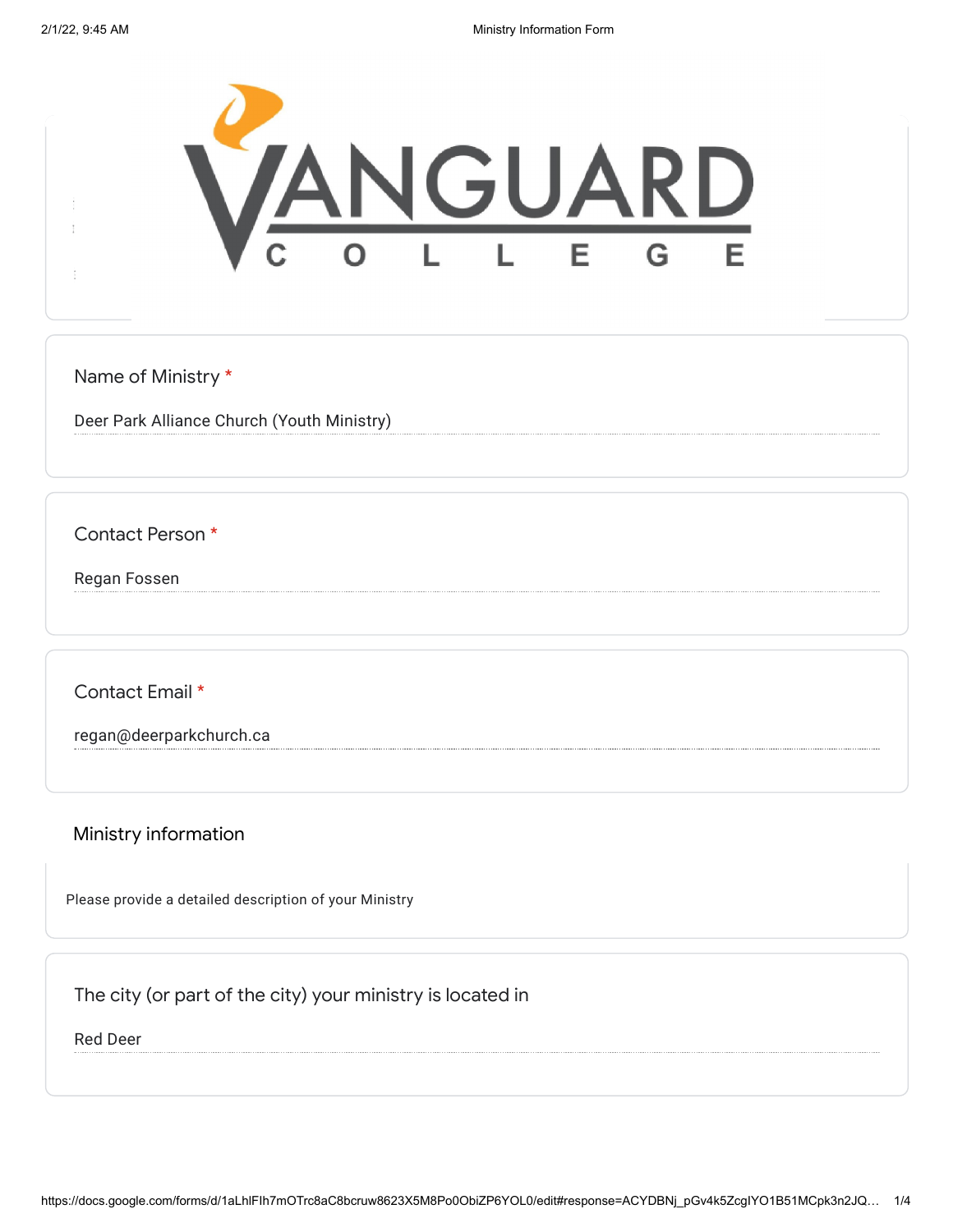## Denomination or Affiliation of your ministry

Christian & Missionary Alliance

Approx. size of your ministry

140 youth ministry

Please share a little about your ministry including your mission and vision. \*

ur goal is set ourselves up so we can have influence on students lives... to be able to enter into the students world and to bring Jesus to them...

As we do ministry... our focus is on these three things...

Encounter

chance to create a space/environment where students can grow. This is about encounter a God who cares about them, and also encounter leaders who care about where they are at. Encounter means being able to see God's love shine though our lives and our space…

Equip

Everything we do is centred on Christ, no matter what we are doing, means equipping students for what is to come through small groups and large group time…

Execute

Having the chances to live out one's faith…

## Placement Information

Please complete the following information about placement opportunities

How many placement students would your ministry be looking to host?

1 or 2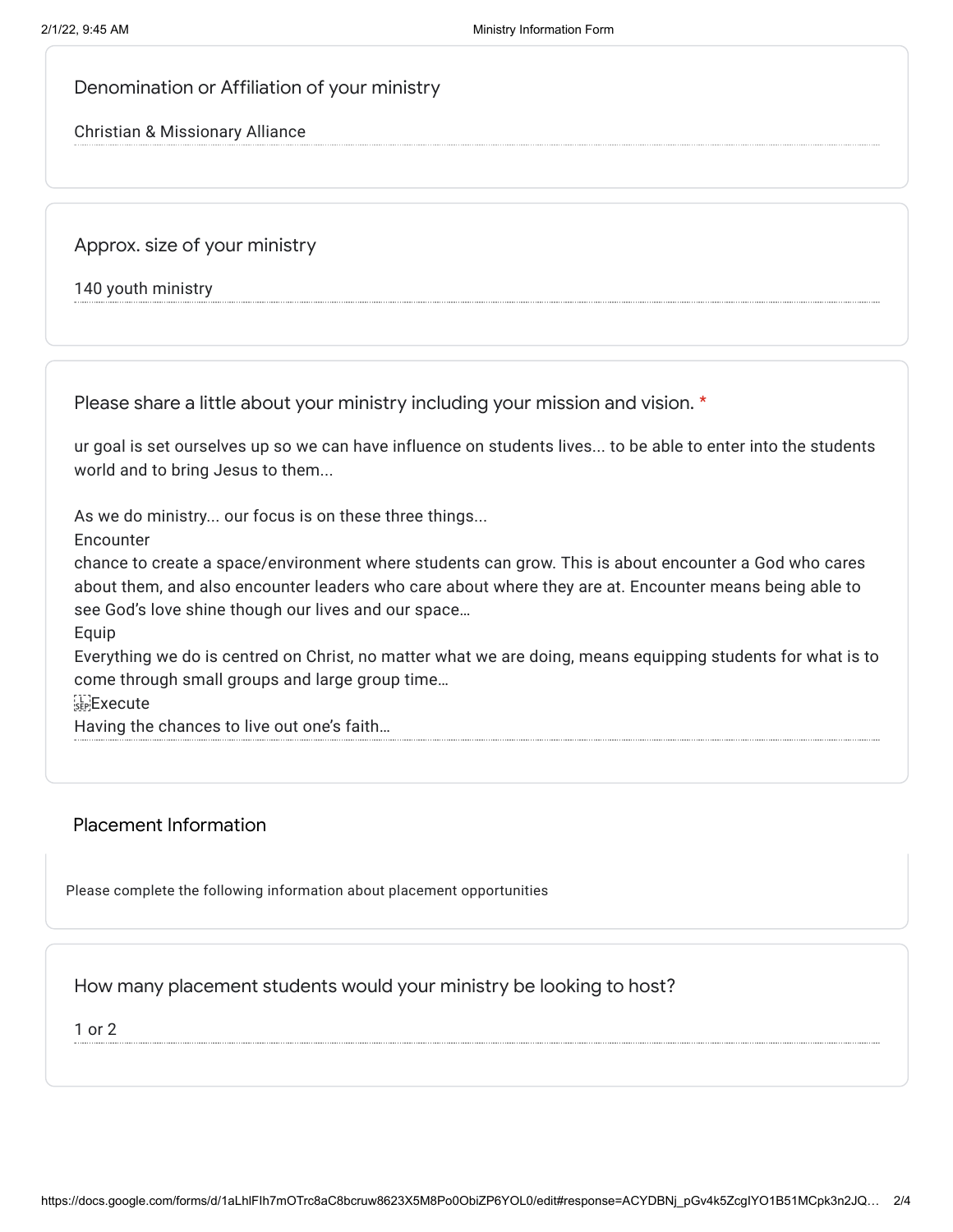What department would a student be working in? ex. pastoral, children, youth, worship etc. \*

Youth & Worship

Please give a brief description of what a student can expect and possible responsibilities. (i.e. When does your ministry meet? Are the students expected to attend your church? What responsibilities would they have?) \*

Students will get a full experiences during their time here, mainly working within our youth ministry. We run three different programs, Monday nights which is our young adults program which is for ages 18-25. Tuesday night is our Middle School Ministry grades 6 -8, Wednesday night is our High School Ministry grades 9-12. Would be working alongside our youth pastor, spending time teaching, discpling and speaking into different the lives students.

How many hours of work per week should the student expect? \*

40

## The responsibility of Placements

Vanguard College desires for students to gain experience and guidance through their placement and by receiving one on one mentorship.

I understand that there is a great responsibility of the Ministry to provide guidance and one on one mentorship to the student(s) in a placement \*

Yes, we can provide that

Sorry, we cannot provide that at this time